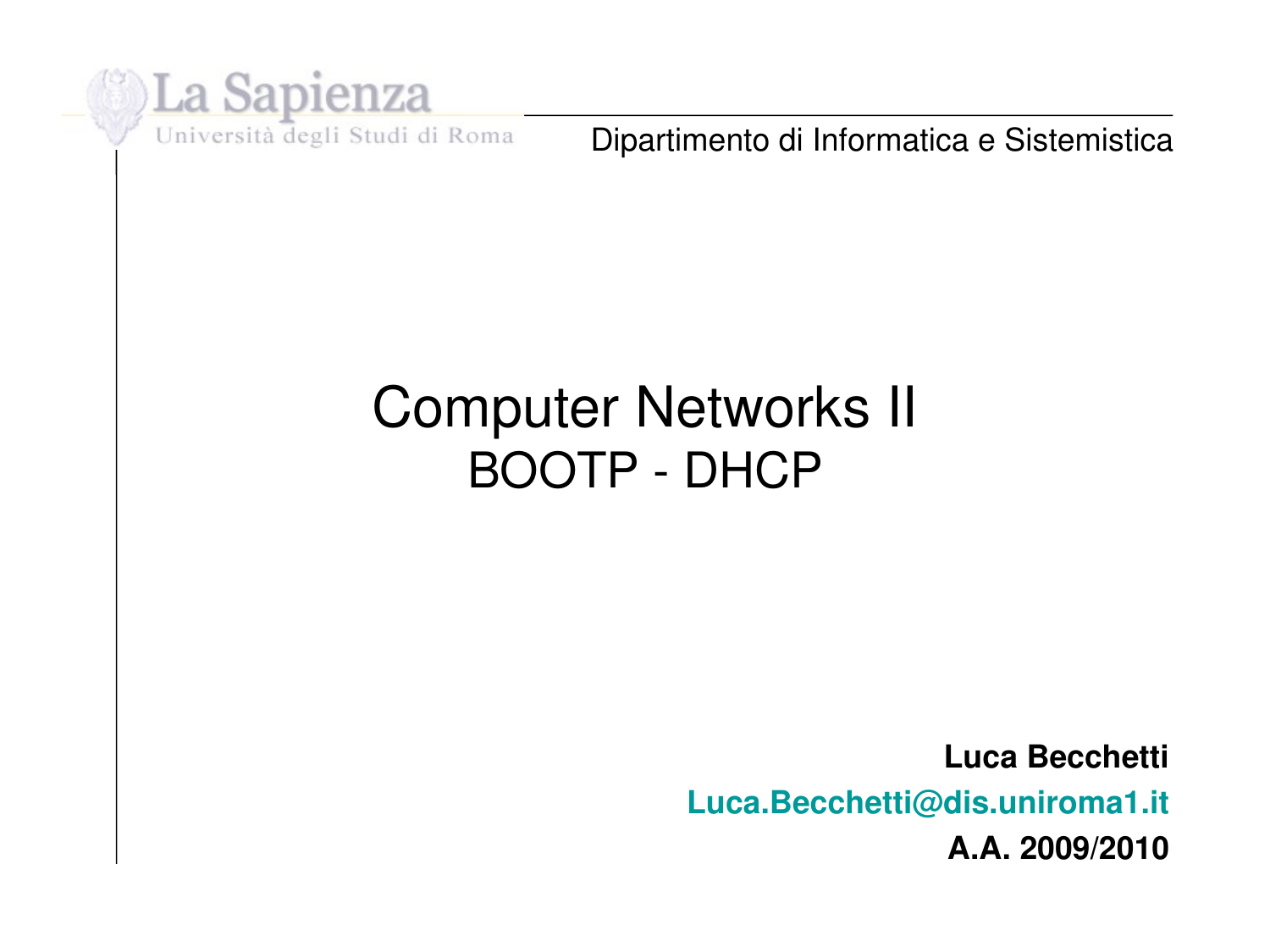### IP address assignment

- IP stored on secondary storage
- Not available for diskless devices or when file system is on remote server
- IP address cannot be part of OS
- Obtained from remote server
- How possible to communicate with remote server without IP address?
- Machine and server communicate using NIC's physical address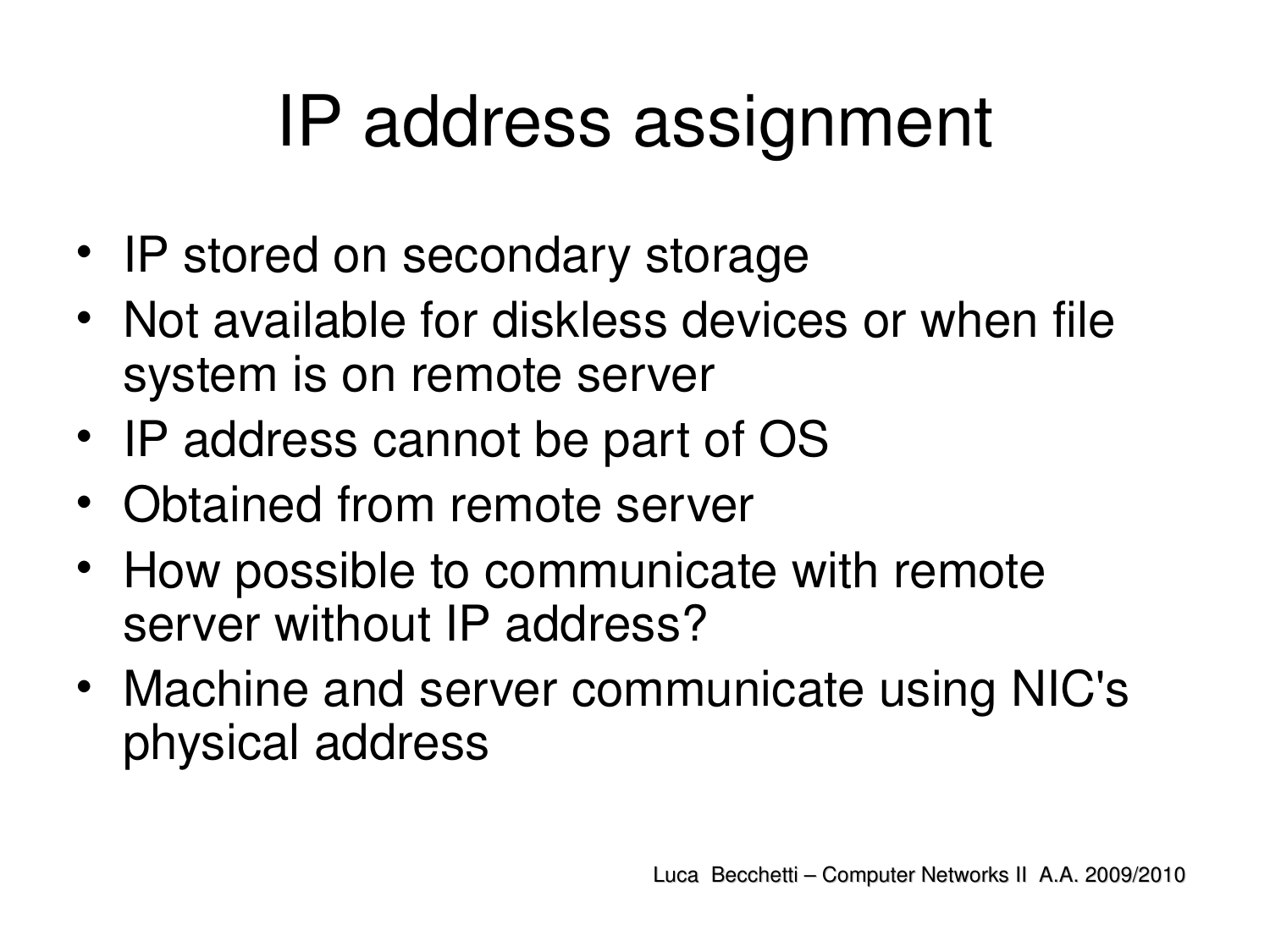#### RARP – Reverse Address Resolution Protocol

- Permette di conoscere l'IP a partire dall'indirizzo fisico
- La macchina non conosce l'indirizzo fisico del RARP Server e quindi invia in broadcast sulla rete la richiesta
- Inviato nella porzione Data di un network frame
- Tutte le macchine ricevono il frame ma solo i Server RARP sono autorizzati alla risposta



Luca Becchetti – Computer Networks II A.A. 2009/2010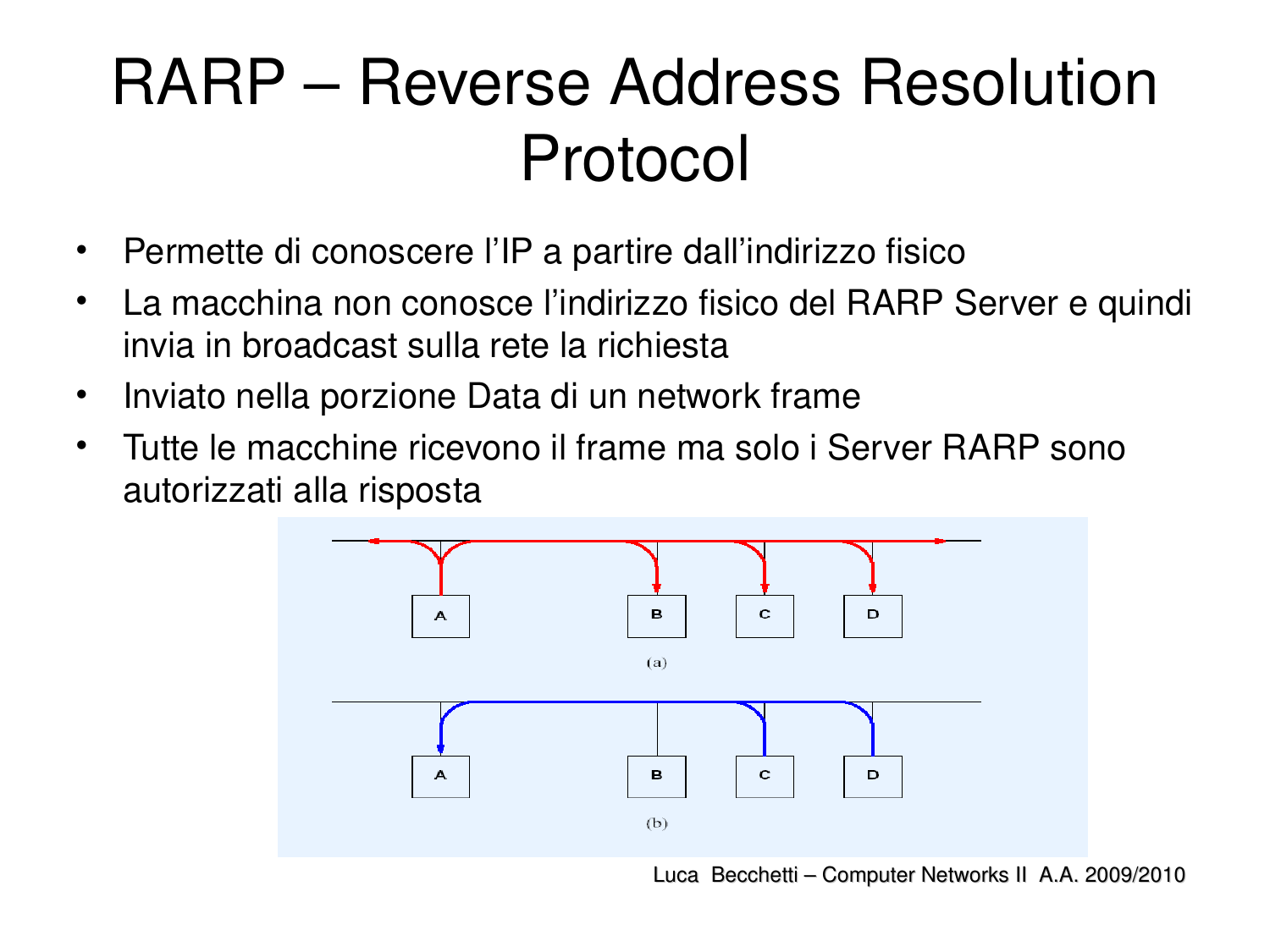## RARP

- E' possibile anche ottenere l'IP di una macchina con cui si vuole comunicare
- Non vi sono strumenti per verificare se non vi è stata una perdita sulle rete locale
- La richiesta viene reiterata se scaduta entro un tempo fissato
- Può essere reiterata all'infinito o per un numero finito di volte
- RARP è oramai desueto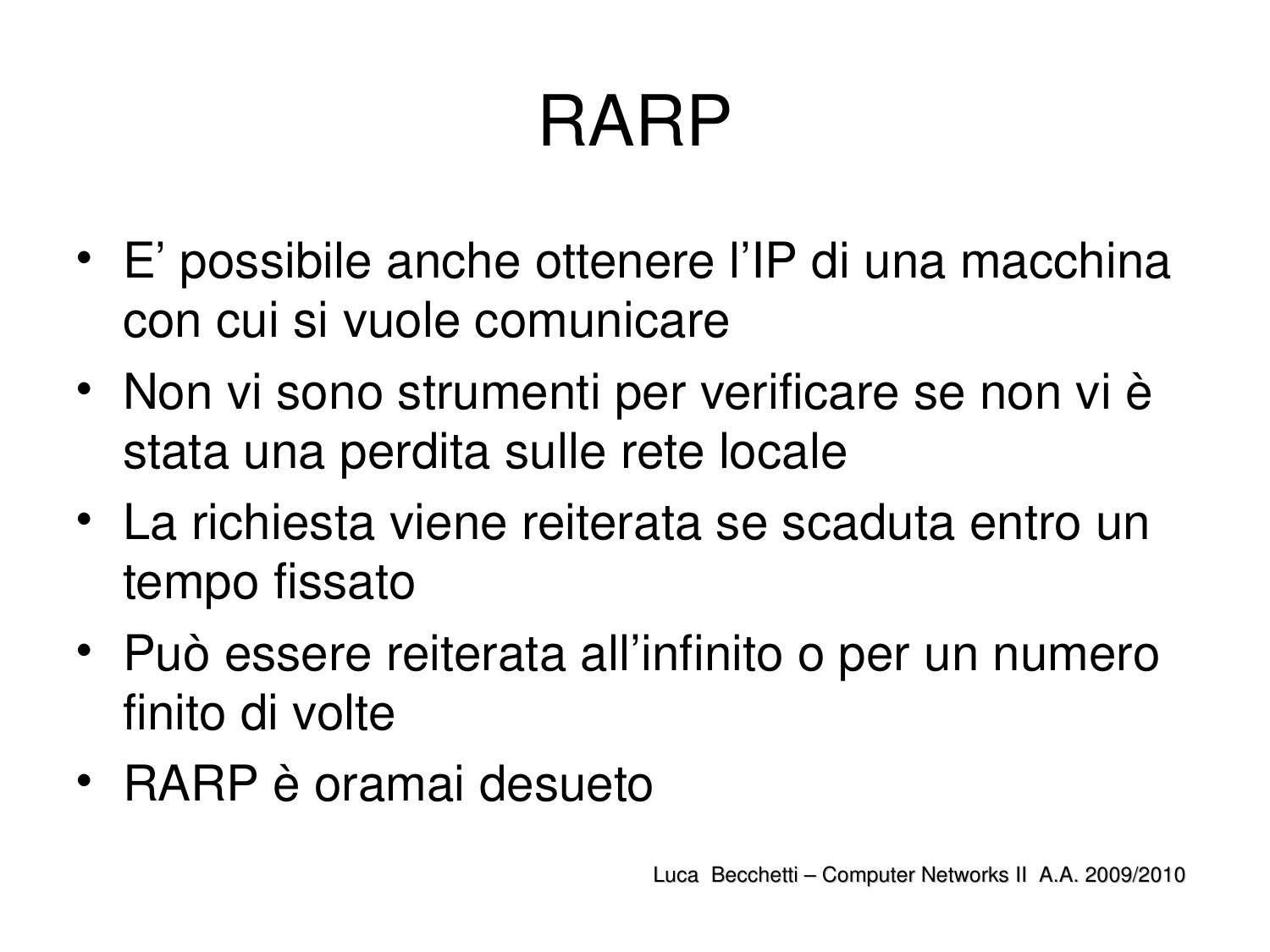## Alternativa a RARP

- RARP necessita di accesso diretto al livello macchina per cui è molto difficile costruire tale server a livello applicazione
- La risposta contiene solo l'indirizzo IP di 4 byte, al di sotto della lunghezza minima di un frame Ethernet
- Non può essere usato su reti che assegnano l'indirizzo hardware in modo dinamico
- Due possibilità:
	- BOOTP
	- DHCP estende BOOTP e permette l'assegnazione dinamica dell'IP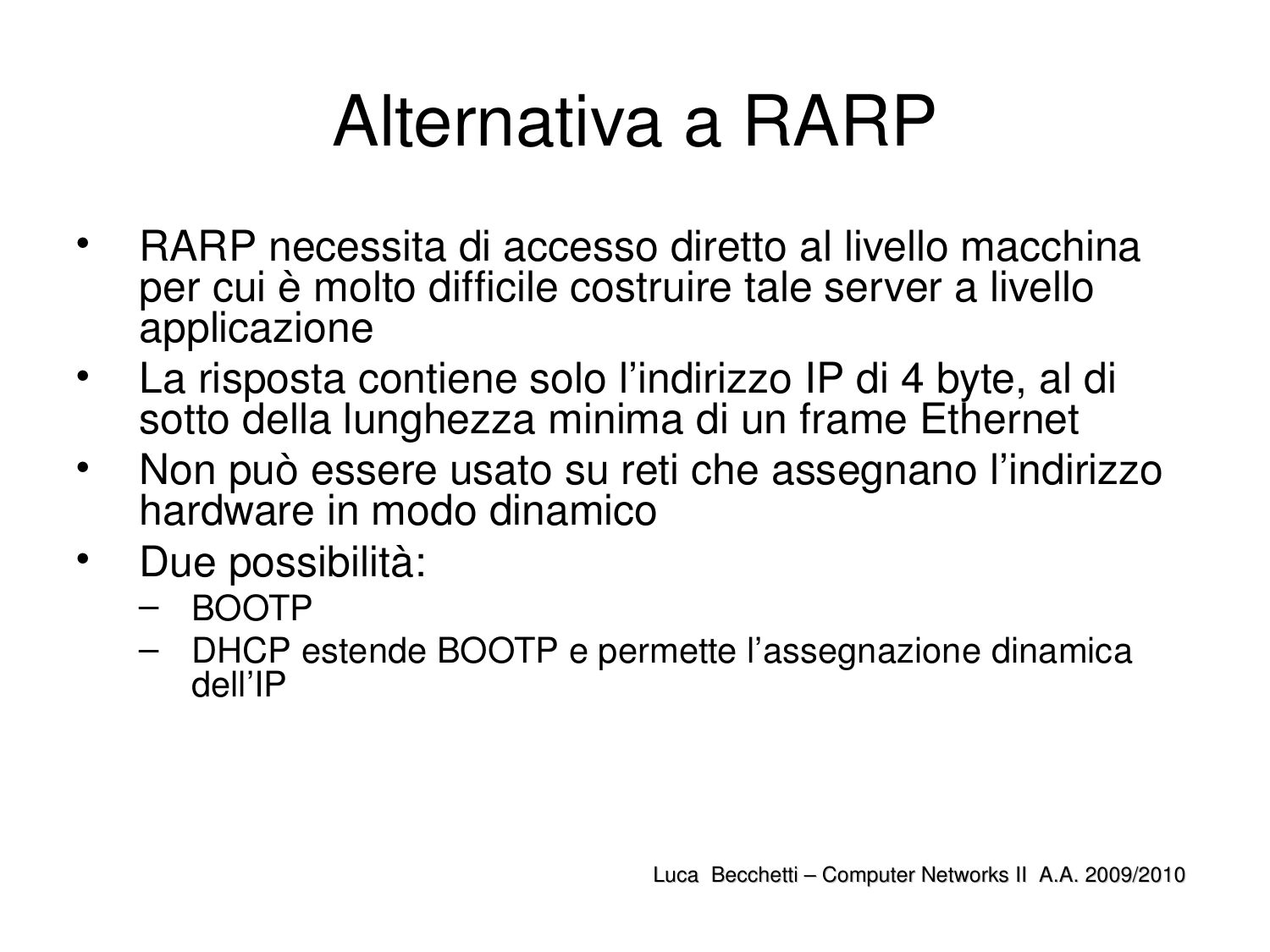## BOOTP

- Single packet exchanged between Client and Server
- Configuration file for every HOST
- Host obtains more than IP address:
	- Router address
	- Subnet mask
	- Name server
	- Vendor specific Hw info
- BOOTP uses UDP which sits on top of IP!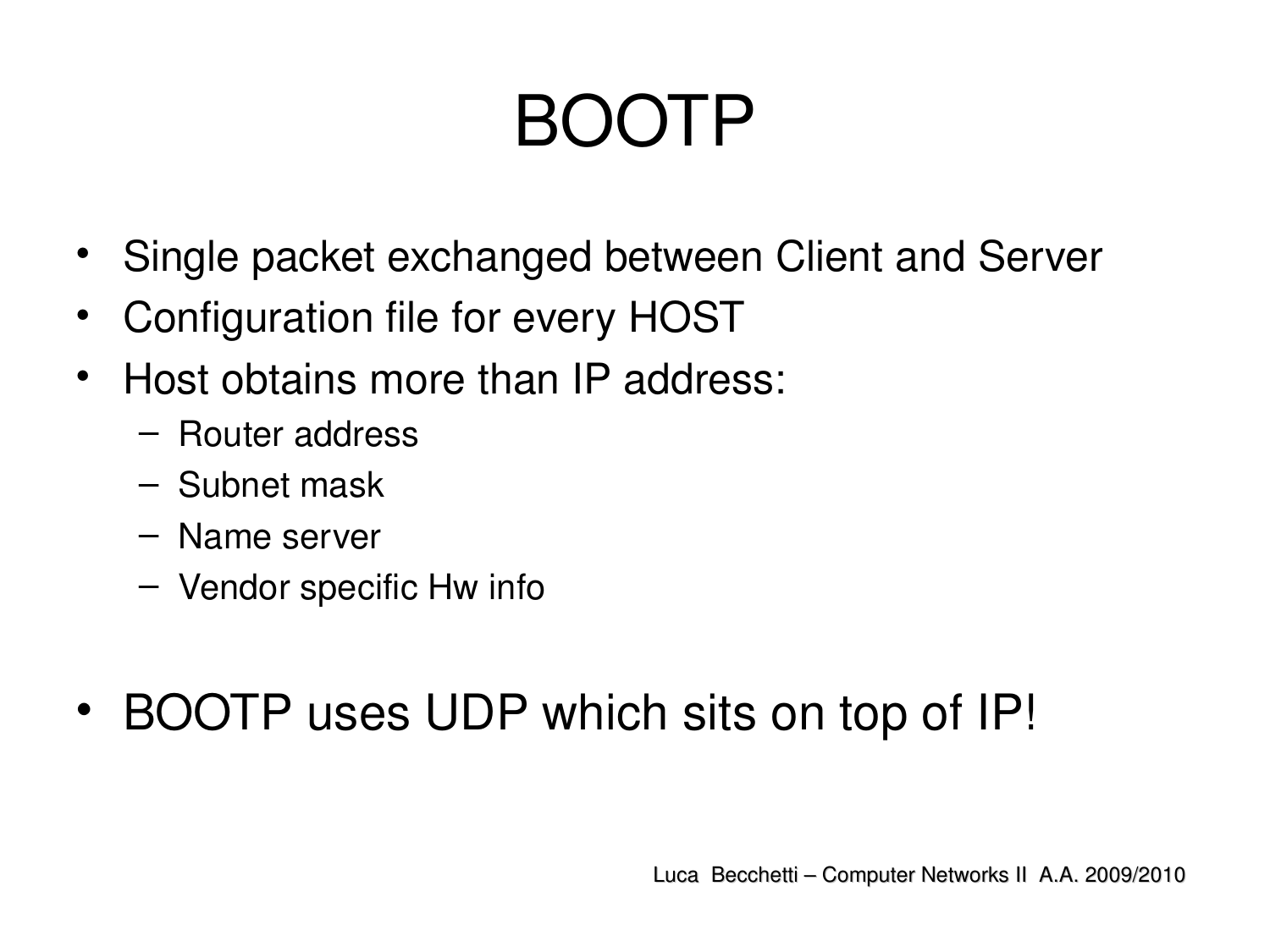#### Come usare IP senza un indirizzo IP

- IP può ricevere e trasmettere sull'indirizzo 255.255.255.255 (limited broadcast) ancora prima di scoprire il suo indirizzo IP
- La richiesta è inviata in broadcast
- La risposta del Server contenente l'indirizzo IP della macchina è anche inviata in broadcast in quanto l'indirizzo IP ancora non è noto alla macchina
- Se non si ottiene risposta dopo un timeout scelto casualmente tra 0 e 4 sec., il pacchetto è ritrasmesso con timeout doppio fino ad un massimo di 60 secondi
- La scelta casuale aiuta a limitare collisioni, specialmente nel caso di attività congiunta di BOOT dopo un crash del sistema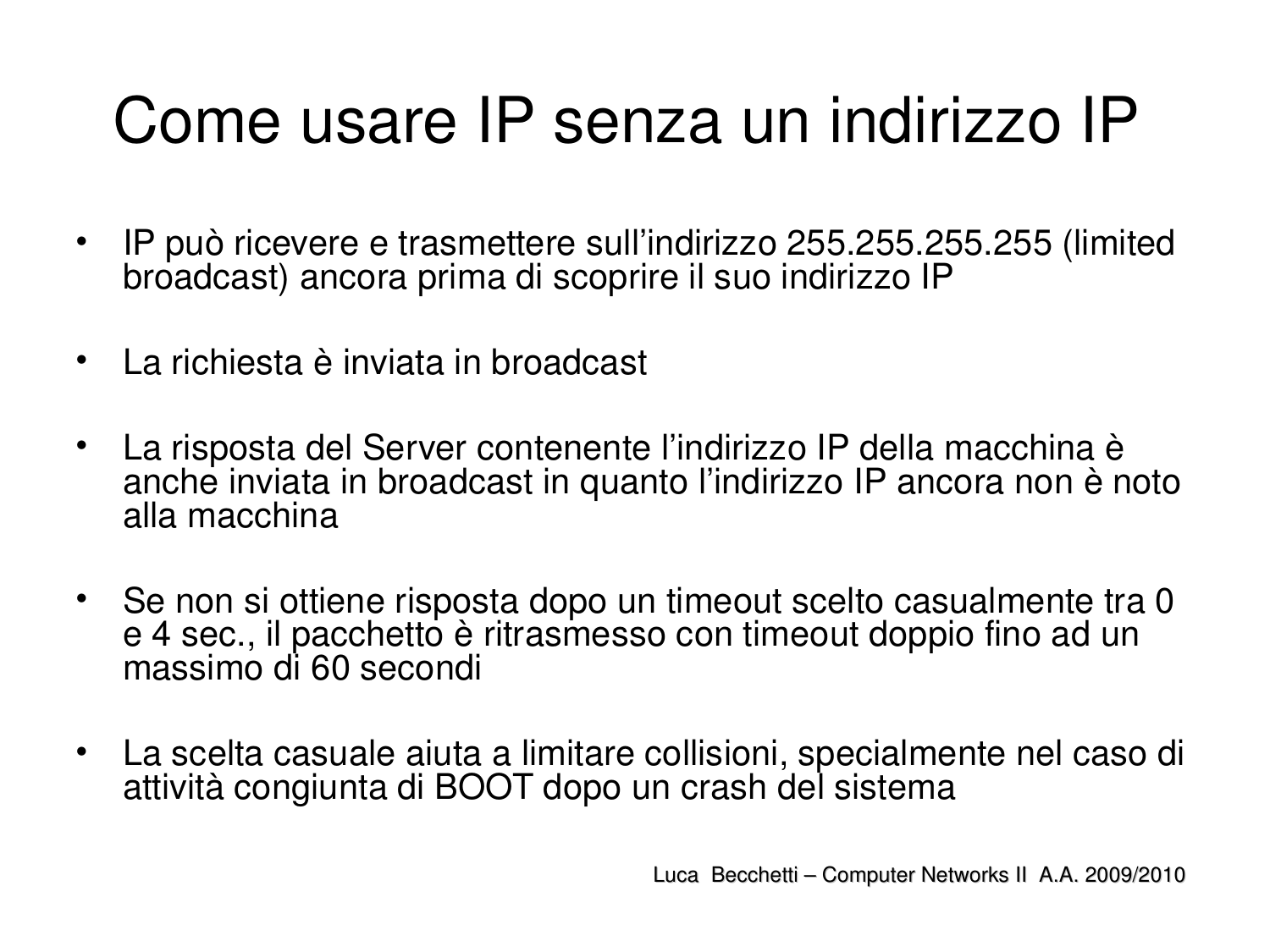# Messaggi BOOTP

| o                                          | 8            | 16            | 24<br>31    |  |  |  |  |
|--------------------------------------------|--------------|---------------|-------------|--|--|--|--|
| OP                                         | <b>HTYPE</b> | <b>HLEN</b>   | <b>HOPS</b> |  |  |  |  |
| <b>TRANSACTION ID</b>                      |              |               |             |  |  |  |  |
| <b>SECONDS</b>                             |              | <b>UNUSED</b> |             |  |  |  |  |
| <b>CLIENT IP ADDRESS</b>                   |              |               |             |  |  |  |  |
| YOUR IP ADDRESS                            |              |               |             |  |  |  |  |
| <b>SERVER IP ADDRESS</b>                   |              |               |             |  |  |  |  |
| <b>ROUTER IP ADDRESS</b>                   |              |               |             |  |  |  |  |
| <b>CLIENT HARDWARE ADDRESS (16 OCTETS)</b> |              |               |             |  |  |  |  |
|                                            |              |               |             |  |  |  |  |
| SERVER HOST NAME (64 OCTETS)               |              |               |             |  |  |  |  |
|                                            |              |               |             |  |  |  |  |
| <b>BOOT FILE NAME (128 OCTETS)</b>         |              |               |             |  |  |  |  |
|                                            |              |               |             |  |  |  |  |
| VENDOR-SPECIFIC AREA (64 OCTETS)           |              |               |             |  |  |  |  |
|                                            |              |               |             |  |  |  |  |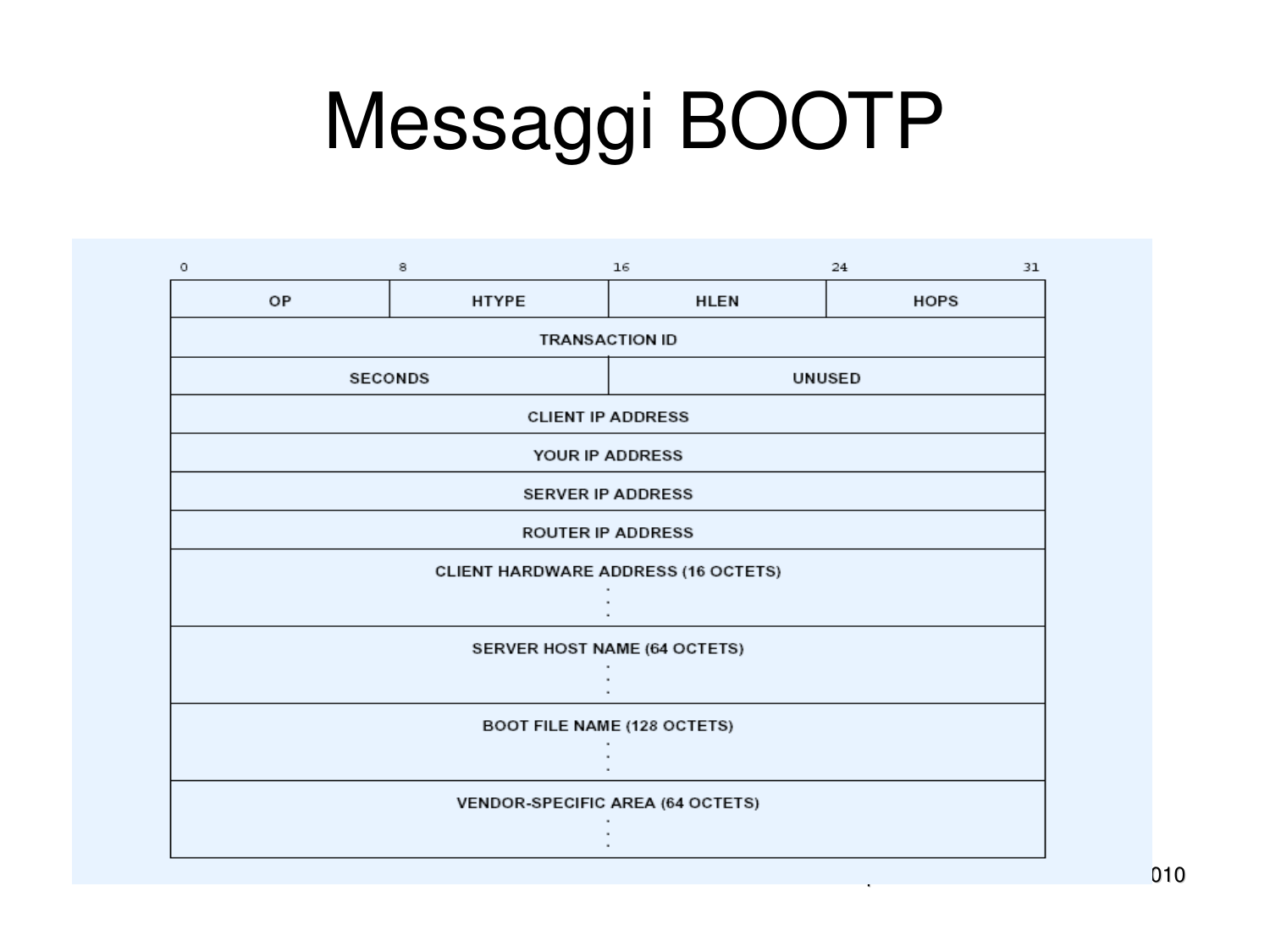# Messaggi BOOTP

- Stesso formato per richieste e risposte
- HTYPE, HLEN: tipo di rete e lunghezza dell'indirizzo
- HOPS: se la richiesta è trasmessa attraverso più routers, HOPS è incrementato
- TRANSACTION ID: usato da macchine senza disco
- SECONDS: tempo di time-out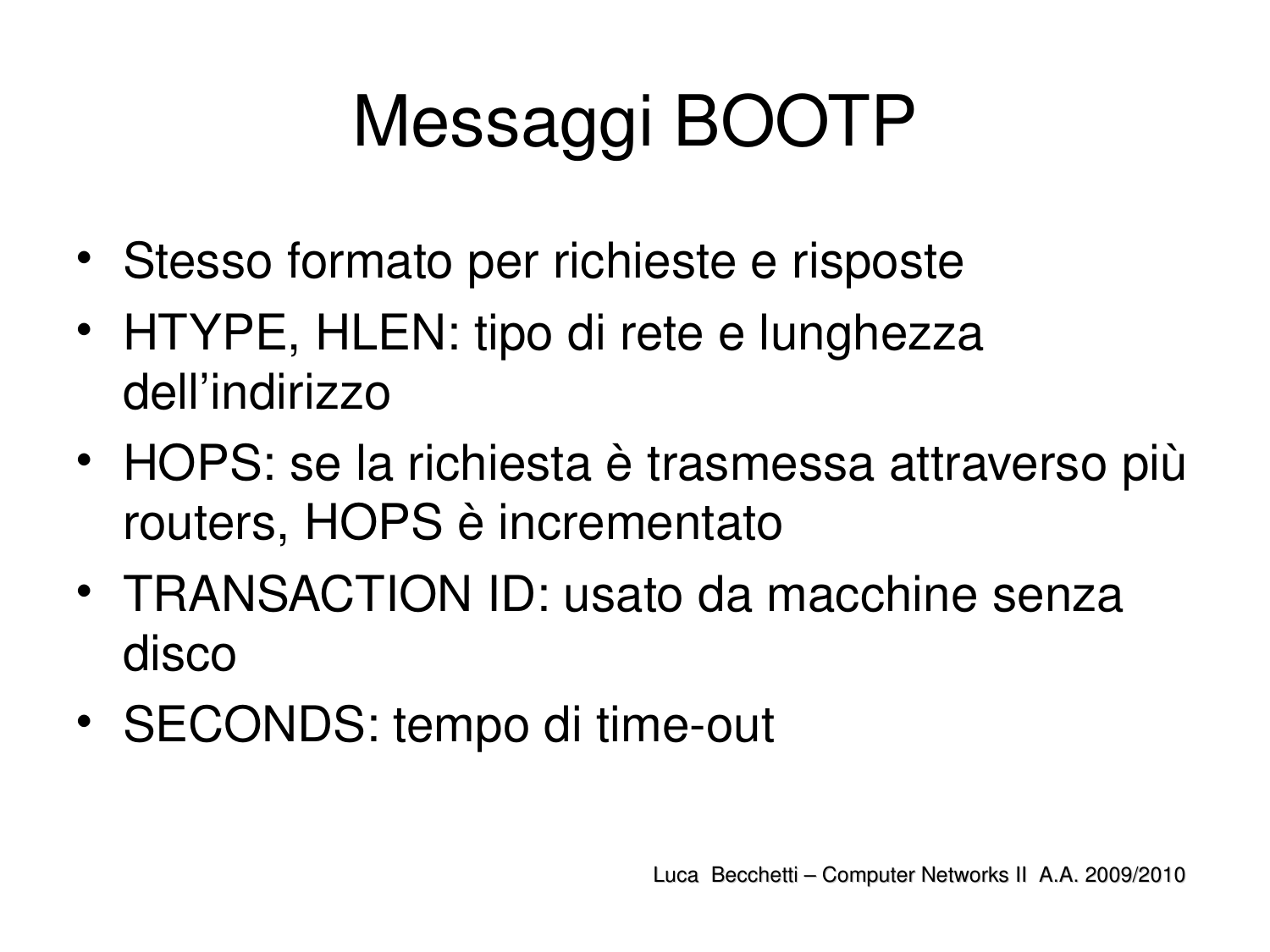# BOOTSTRAP IN DUE FASI

- Bootstrap non fornisce un immagine della memoria ma solo le informazioni per accedere all'immagine della memoria
- TFTP permette di ottenere un'immagine della memoria
- Le due macchine possono essere indipendenti
- E' possibile avere più immagini di memoria per macchine diverse
- BOOT FILE NAME: riferimento all'immagine di memoria appropriata per l'hardware del Client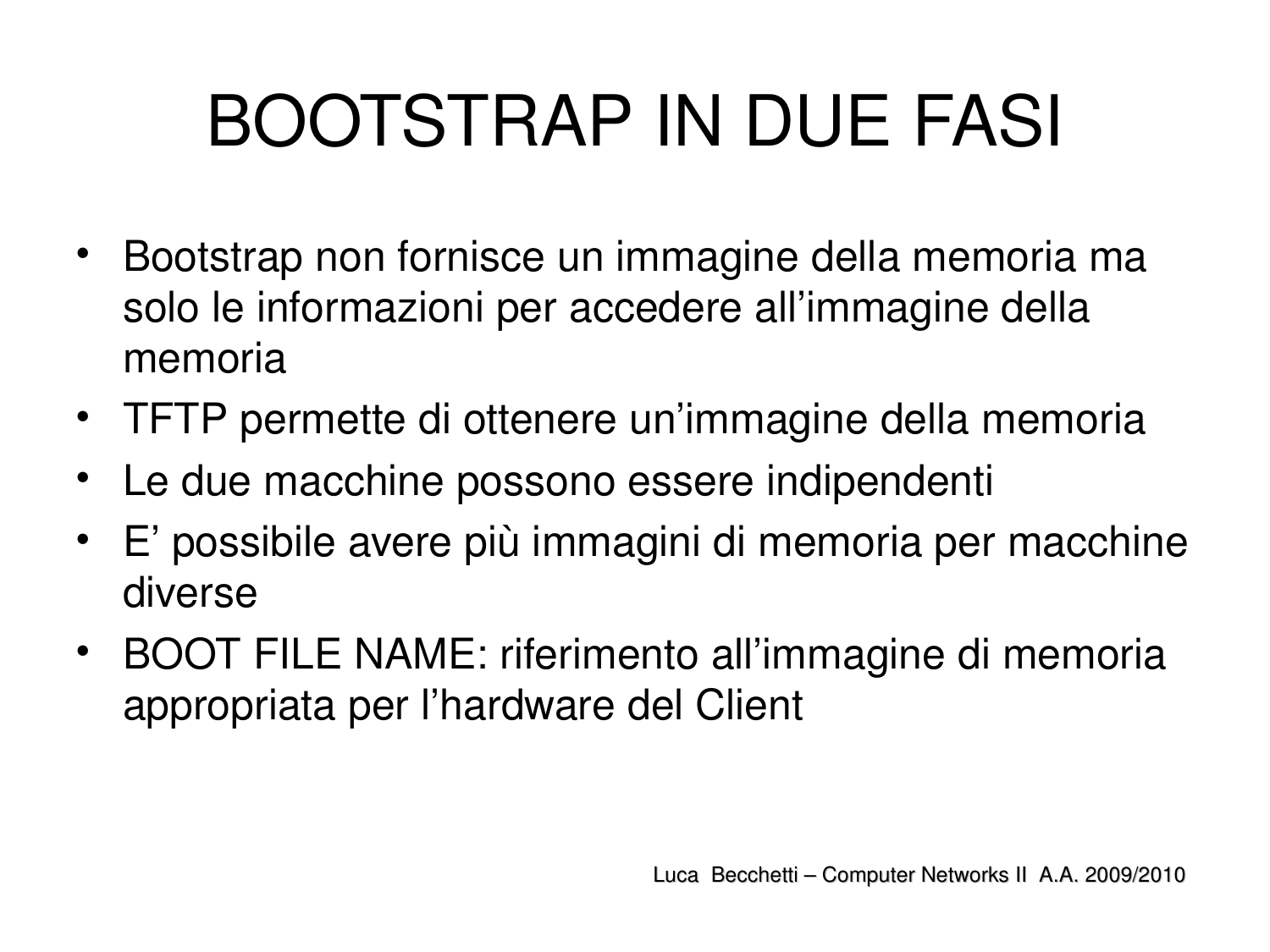#### Vendor specific area

- Informazioni aggiuntive possono essere fornite
- Le informazioni nell'area specifica del vendor sono di lunghezza fissata

| ltem<br>Type       | Item<br>Code | Value<br>Length | Contents<br>of Value             |
|--------------------|--------------|-----------------|----------------------------------|
| Padding            |              | $\blacksquare$  | Zero - used only for padding     |
| <b>Subnet Mask</b> |              | 4               | <b>Subnet mask for local net</b> |
| <b>Time of Day</b> |              | 4               | Time of day in universal time    |
| End                | 255          | $\blacksquare$  | <b>End of item list</b>          |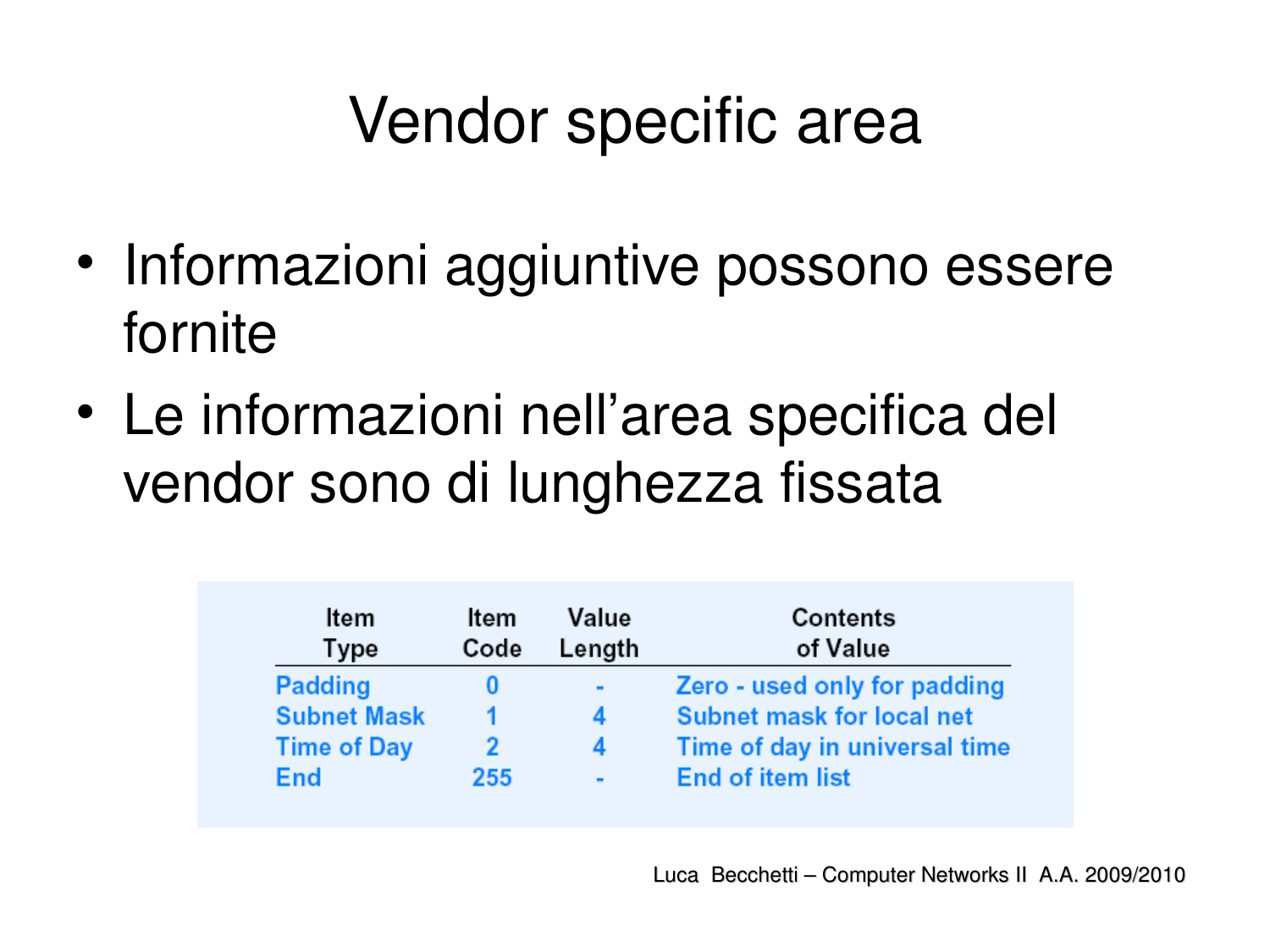# Dynamic IP configuration/ DHCP

- DHCPderives from BOOTP
- BOOTP establishes permanent association between IP and HOST
- Why dynamic address assignment:
	- ISP assigning temporary addresses
	- Mobile users connecting to different networks
- Number of users may exceed number of available IP addresses – but not all users active at the same time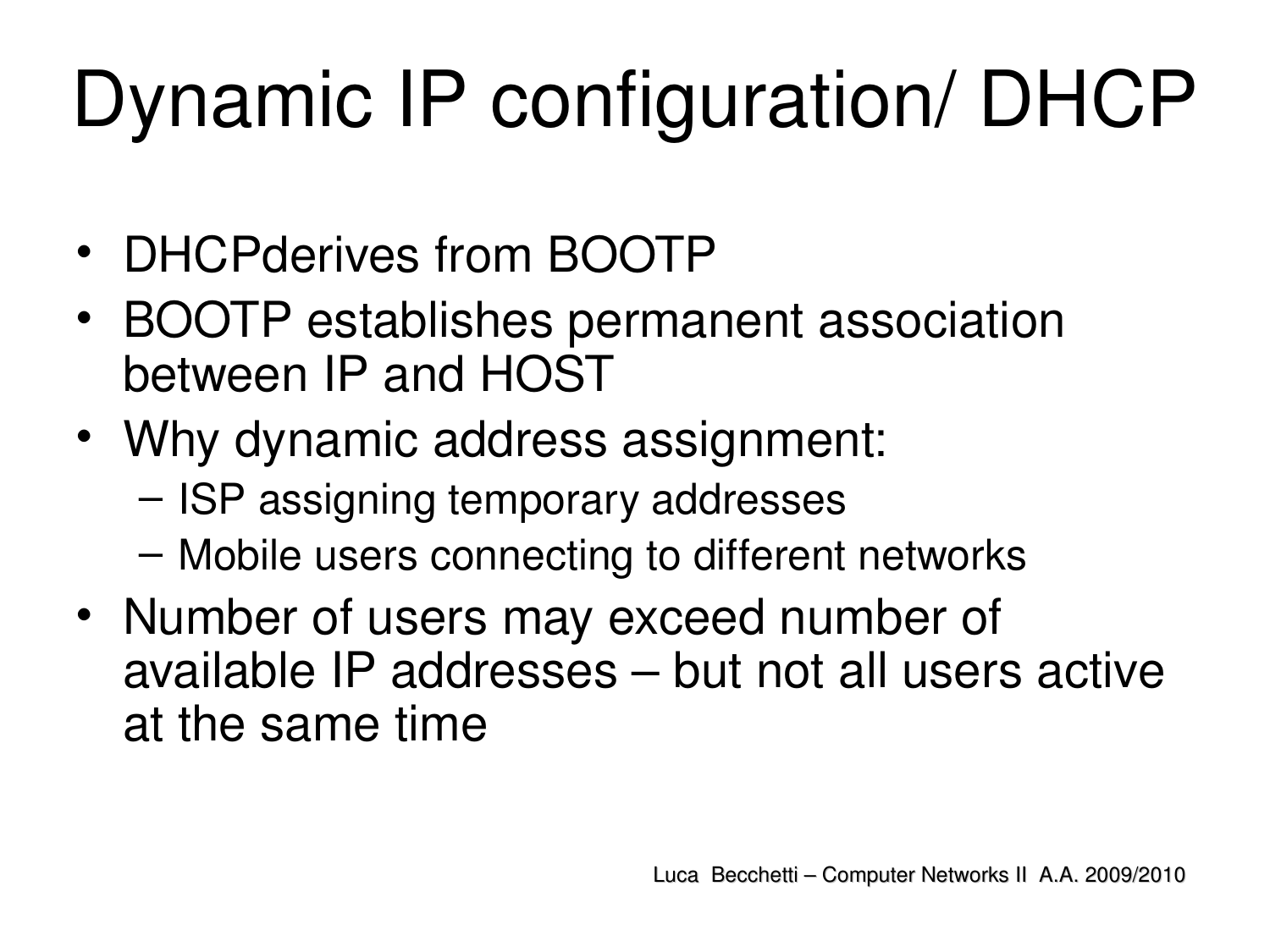## DHCP - overview

- Three configuration modes:
	- *Manual:* assign predetermined IP to machine
	- *Automatic:* assign permanent IP when host connects for the first time to the network
	- *Dynamic*: assign a temporary IP address
- All configuration info contained in a single message
- Client identified by MAC address and by network to which it belongs
- DHCP operation occurs according to finite state machine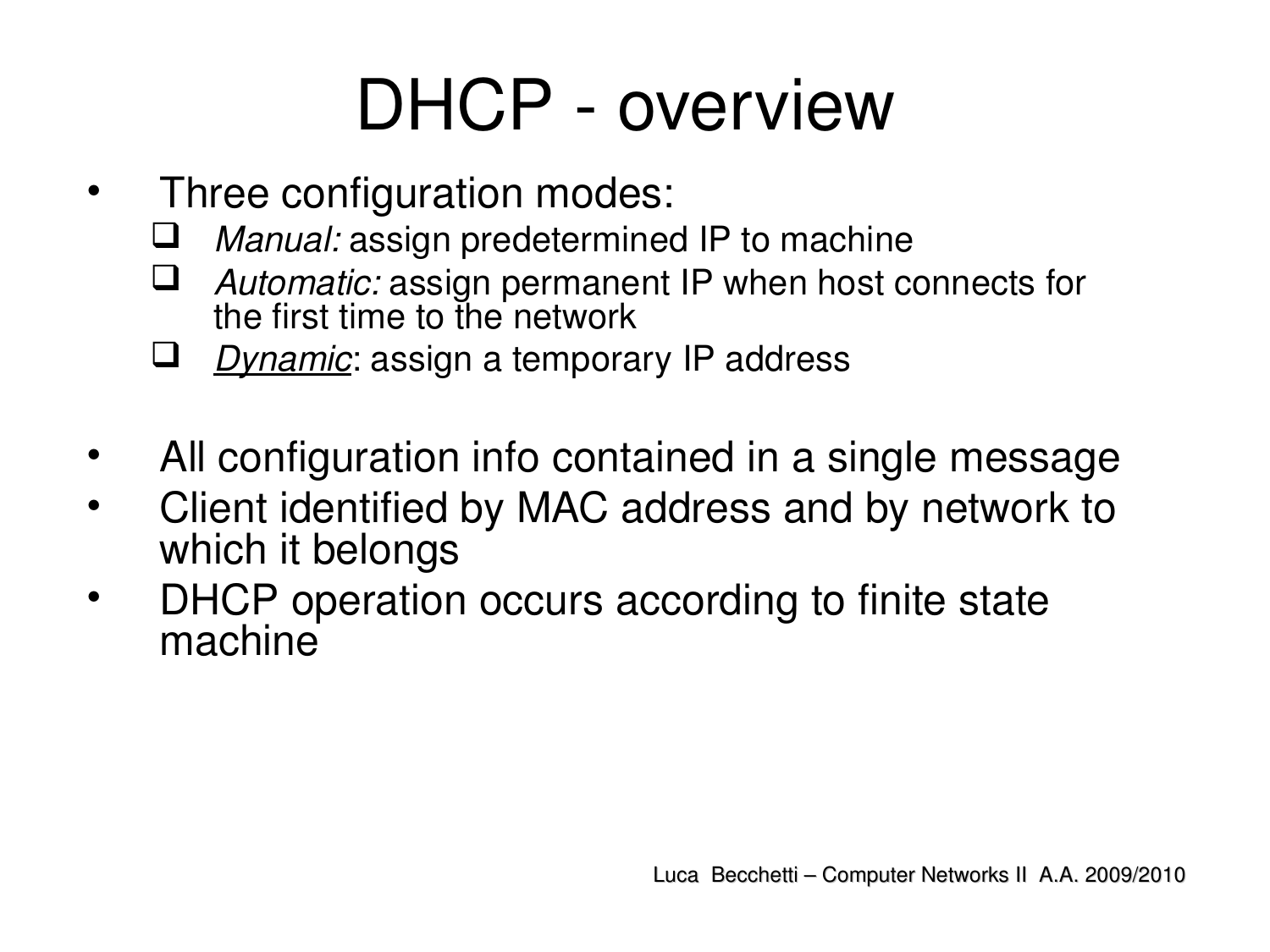# Dynamic IP configuration

- Automatic dynamic configuration subject to administrative oversight
- IP address pool assigned to DHCP server
- Addresses may be assigned for a *limited* time interval (**lease time**)
- At the end of lease time address assignment must be renewed or association (binding) ends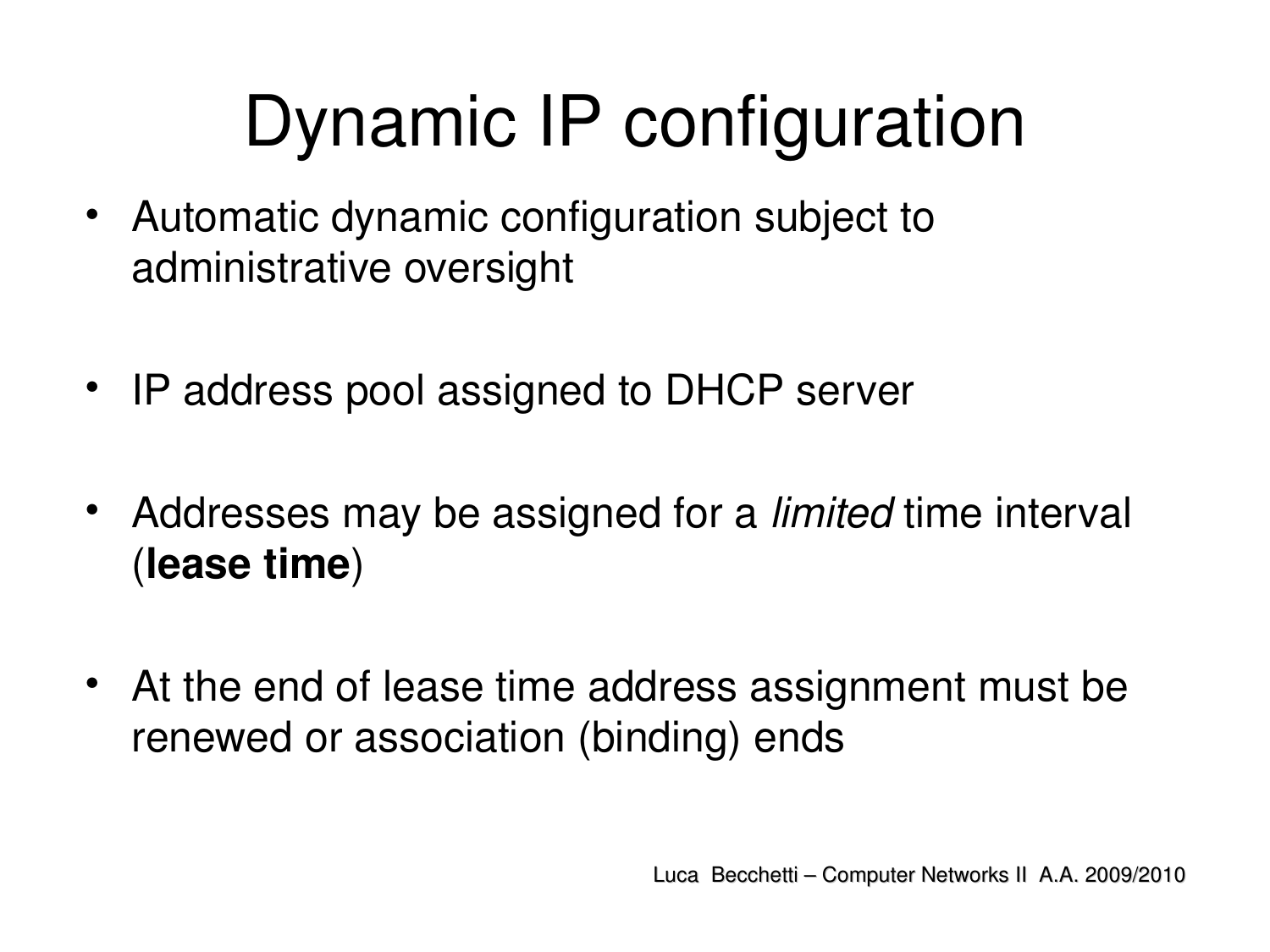#### New IP address allocation

• More than 1 DHCP server possible



Luca Becchetti – Computer Networks II A.A. 2009/2010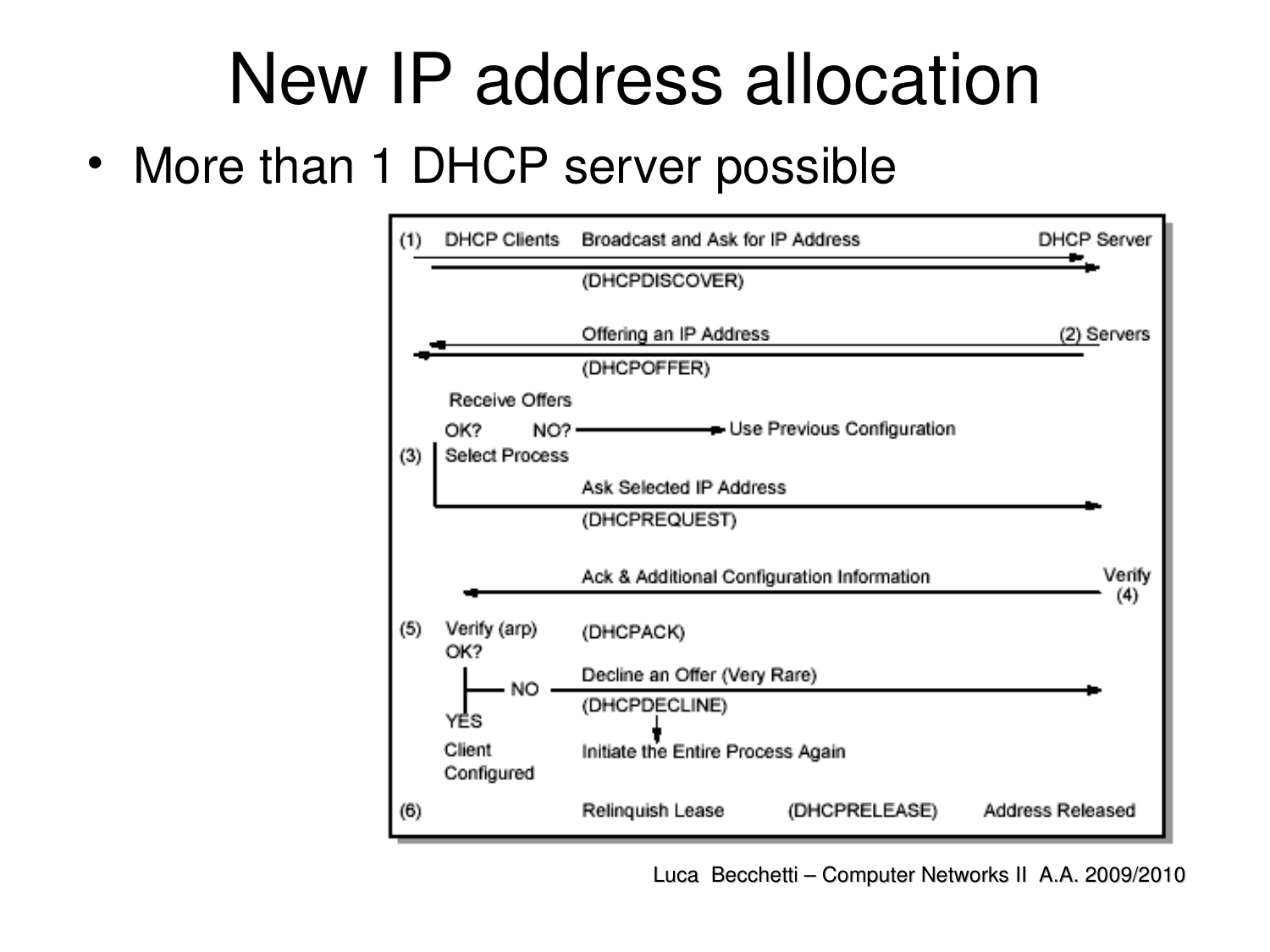#### FSM DHCP (client)



Luca Becchetti – Computer Networks II A.A. 2009/2010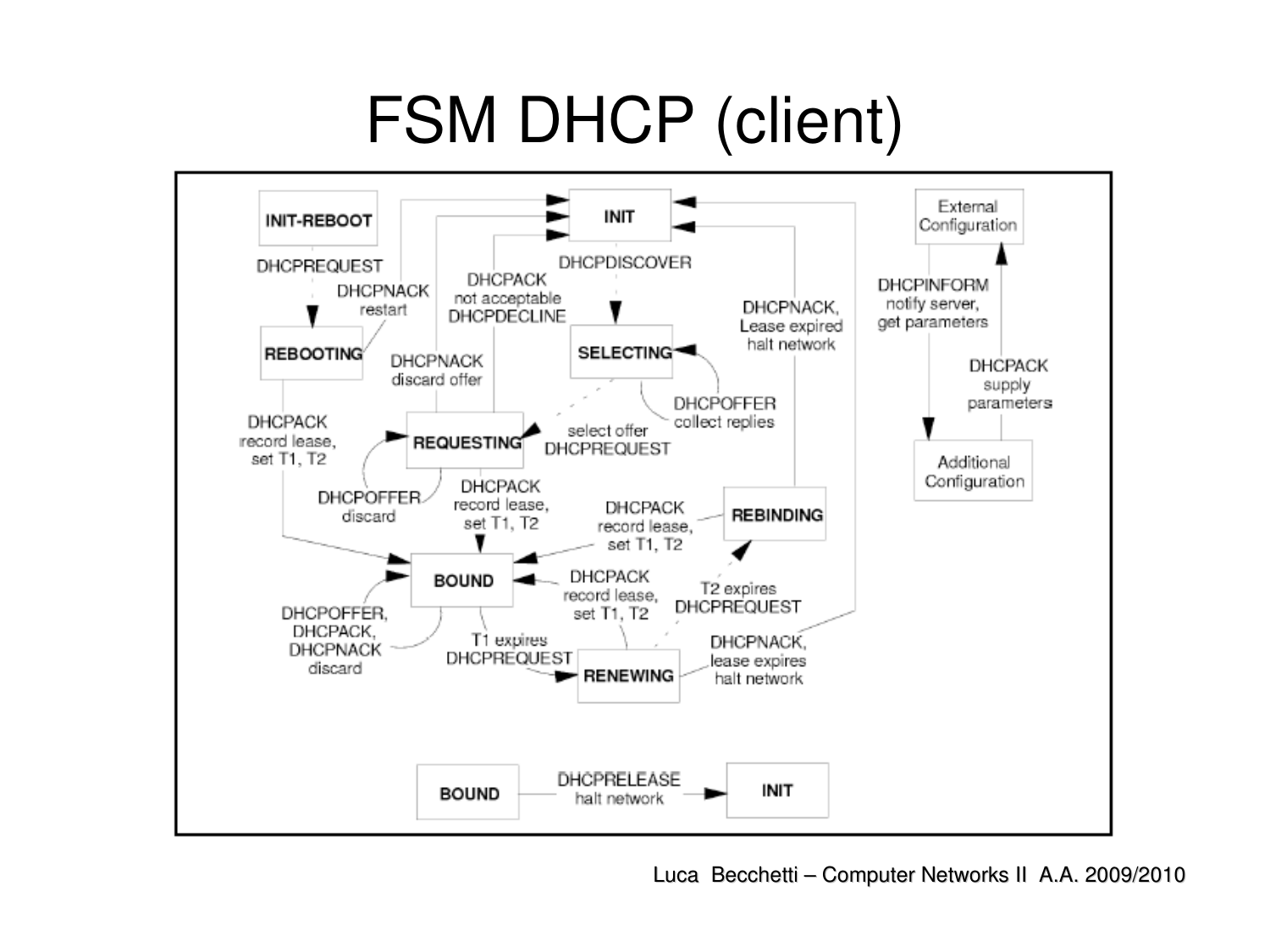#### DHCP: FSM states

- INITIALIZE: Client sends DHCPDISCOVER msg over UDP port 67 to DHCP servers available on local network and moves to SELECT
- Available DHCP servers reply with DHCPOFFER msg
- SELECT: Client selects one of the addresses offered and negotiates lease by sending DHCPREQUEST msg – then moves to REQUEST
- Server acks request sending DHCPACK msg upon receipt Client moves to BOUND, where it starts using address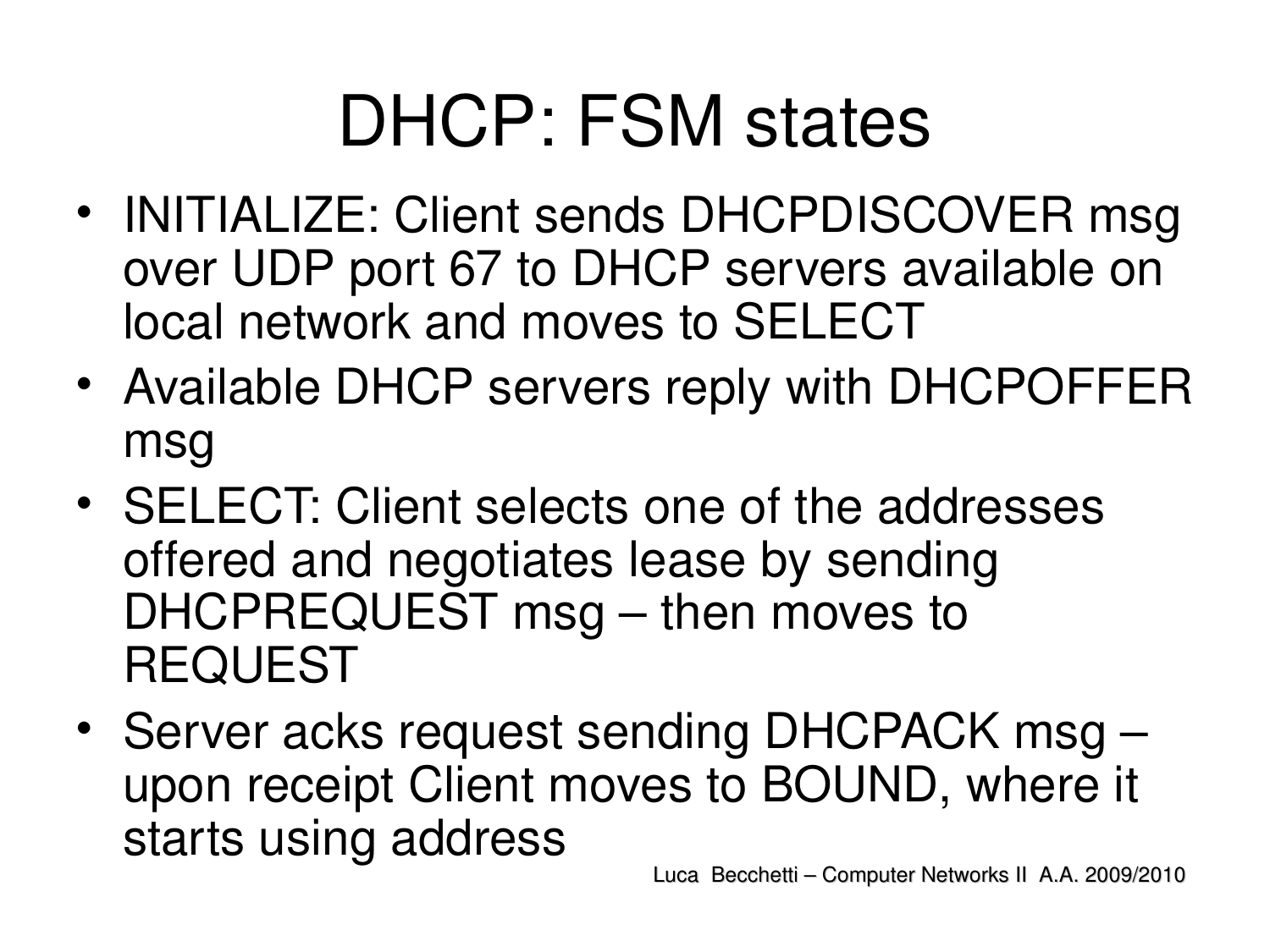## End of lease

- Assigned IP address can me stored and request again in the future
- Otherwise, minimum lease time is at least 1 hour
- Client may interrupt binding before expiry using DHCPRELEASE
- three timers regulate binding:
	- RENEW
	- REBIND
	- EXPIRE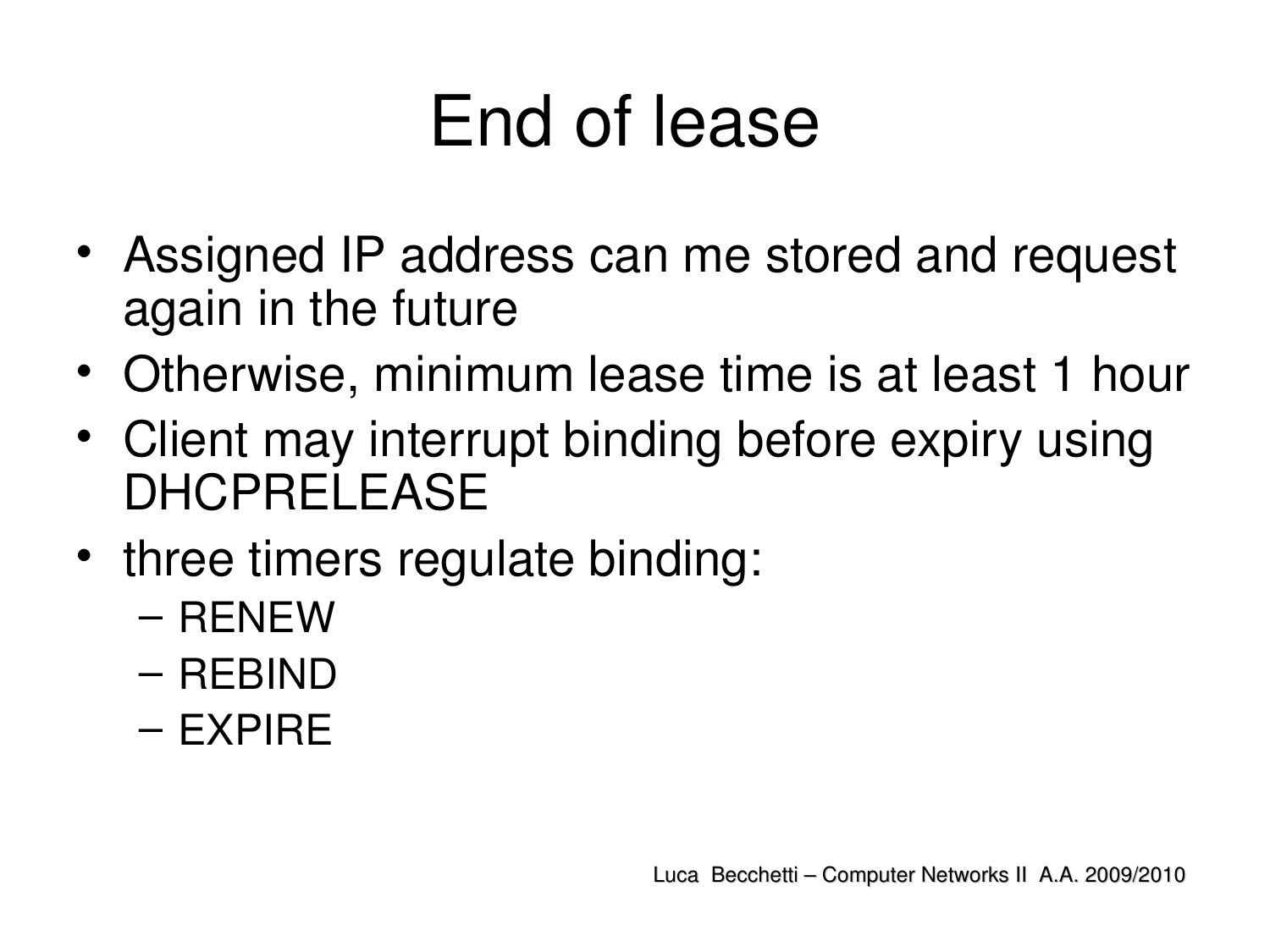# Binding renew

- RENEW:
	- Occurs at 50% lease time
	- Client sends DHCPREQUEST msg to DHCP Server from which it received IP address, specifying new lease time
	- Server replies (DHCPACK) providing new values for client's timer (which moves to BOUND state) *or* denies renewal (DHCPNACK)
- REBIND
	- Occurs at 87,5% lease time
	- Client moves to REBIND if no reply to RENEW
	- Client contacts (in broadcast) all DHCP servers available on local network to prolong its lease
	- If client obtaines positive reply it goes back to BOUND state, otherwise (no reply or negative reply) client moves to INITIALIZE (**EXPIRE**) when lease time expires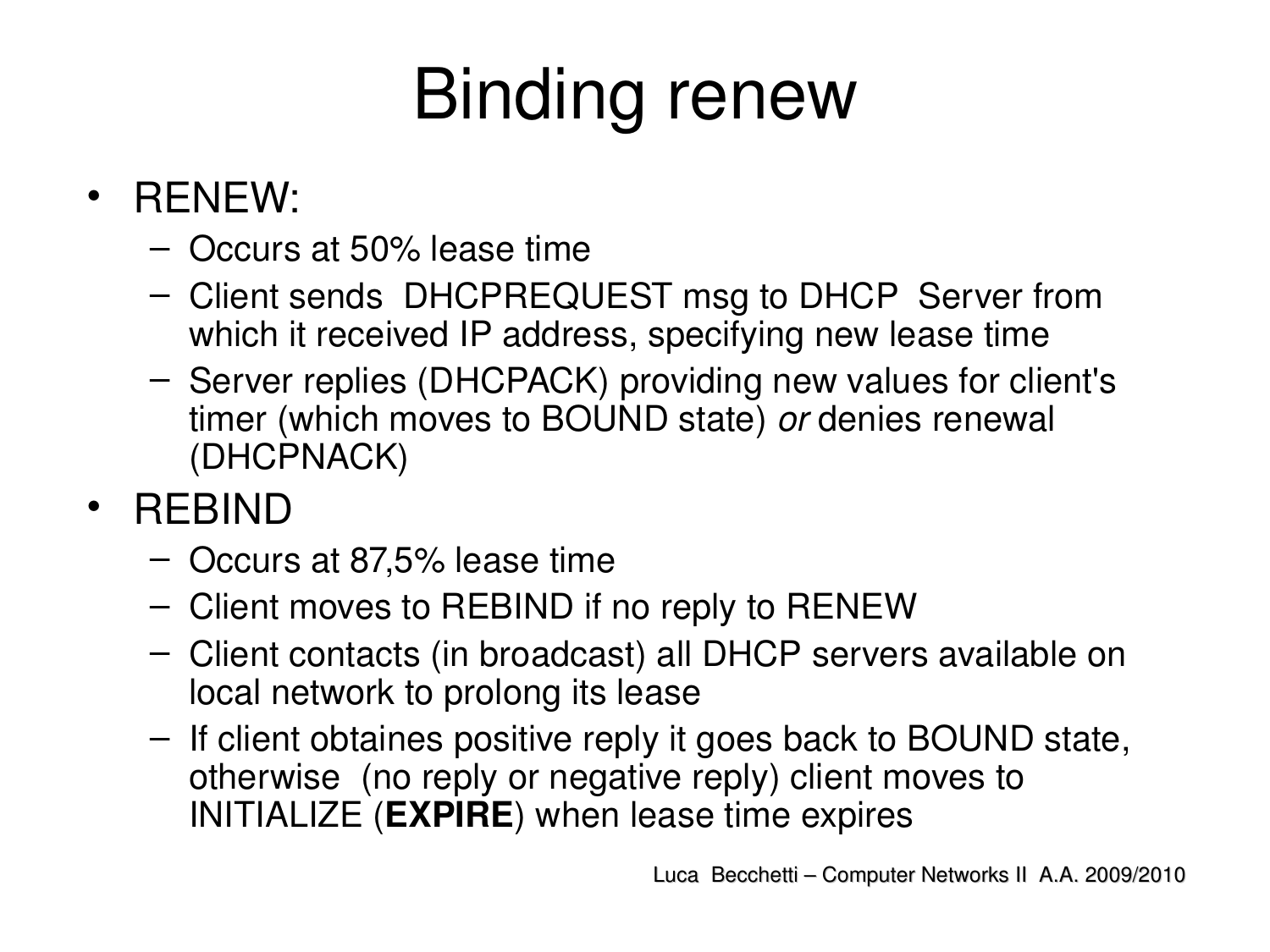# DHCP message format

| o                                          | 8            | 16           | 24<br>31    |  |  |  |  |
|--------------------------------------------|--------------|--------------|-------------|--|--|--|--|
| OP                                         | <b>HTYPE</b> | <b>HLEN</b>  | <b>HOPS</b> |  |  |  |  |
| <b>TRANSACTION ID</b>                      |              |              |             |  |  |  |  |
| <b>SECONDS</b>                             |              | <b>FLAGS</b> |             |  |  |  |  |
| <b>CLIENT IP ADDRESS</b>                   |              |              |             |  |  |  |  |
| YOUR IP ADDRESS                            |              |              |             |  |  |  |  |
| <b>SERVER IP ADDRESS</b>                   |              |              |             |  |  |  |  |
| <b>ROUTER IP ADDRESS</b>                   |              |              |             |  |  |  |  |
| <b>CLIENT HARDWARE ADDRESS (16 OCTETS)</b> |              |              |             |  |  |  |  |
|                                            |              |              |             |  |  |  |  |
| SERVER HOST NAME (64 OCTETS)               |              |              |             |  |  |  |  |
|                                            |              |              |             |  |  |  |  |
| <b>BOOT FILE NAME (128 OCTETS)</b>         |              |              |             |  |  |  |  |
|                                            |              |              |             |  |  |  |  |
| OPTIONS (VARIABLE)                         |              |              |             |  |  |  |  |
|                                            |              |              |             |  |  |  |  |
|                                            |              |              |             |  |  |  |  |

Luca Becchetti – Computer Networks II A.A. 2009/2010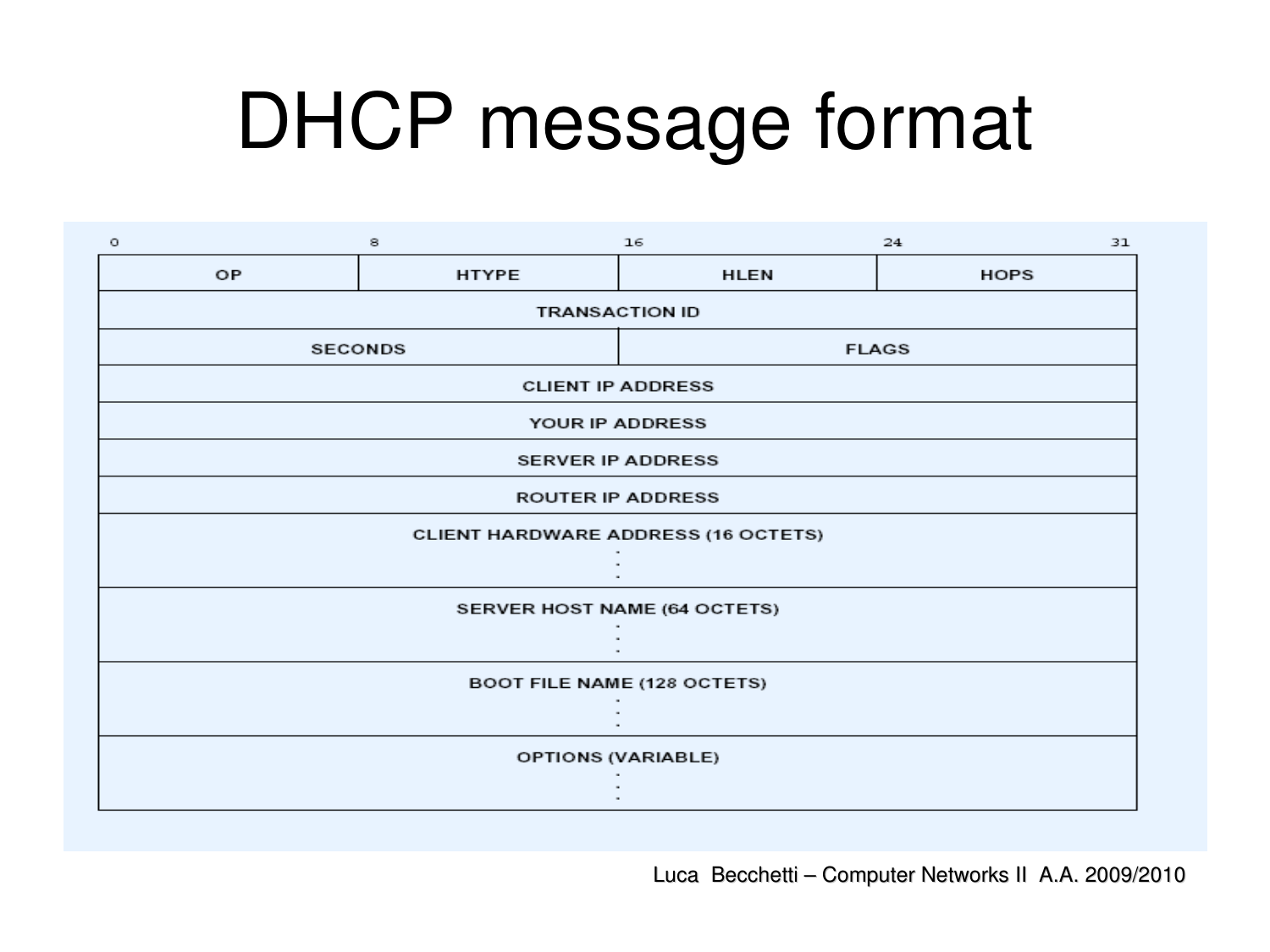## DHCP message format

- Formato almost identical to BOOTP
- DHCP Server may reply to BOOTP requests
- OP field:  $1 =$  request,  $2 =$  reply
	- Message type(client request or server reply)
	- Different subtypes (DHCPREQUEST, DHCPOFFER etc.) identified by areas of OPTIONS field
- Q6 bits FLAG field only 1<sup>st</sup> bit (Broadcast) provides information
- DHCP server may reply to assigned IP address or broadcast on local network
- Broadcast reply if client sets B=1 in FLAG field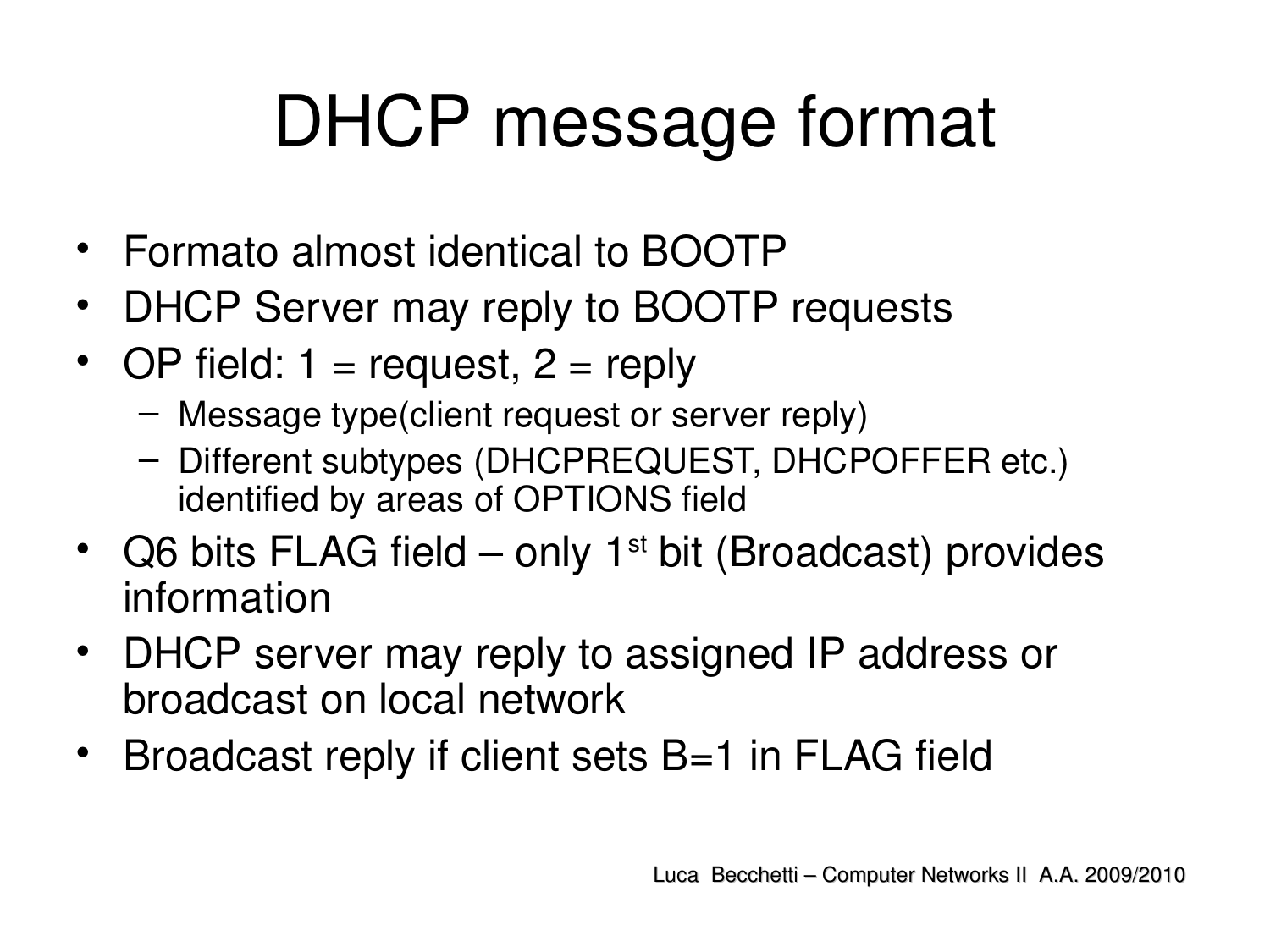## DHCP options

- First 4 bytes of OPTIONS field contain magic number 99.130.83.99
- Remaining bytes specify configuration parameters called  *options,* described in RFC 2132
	- Eg. (like in BOOTP): Name server, Gateway etc.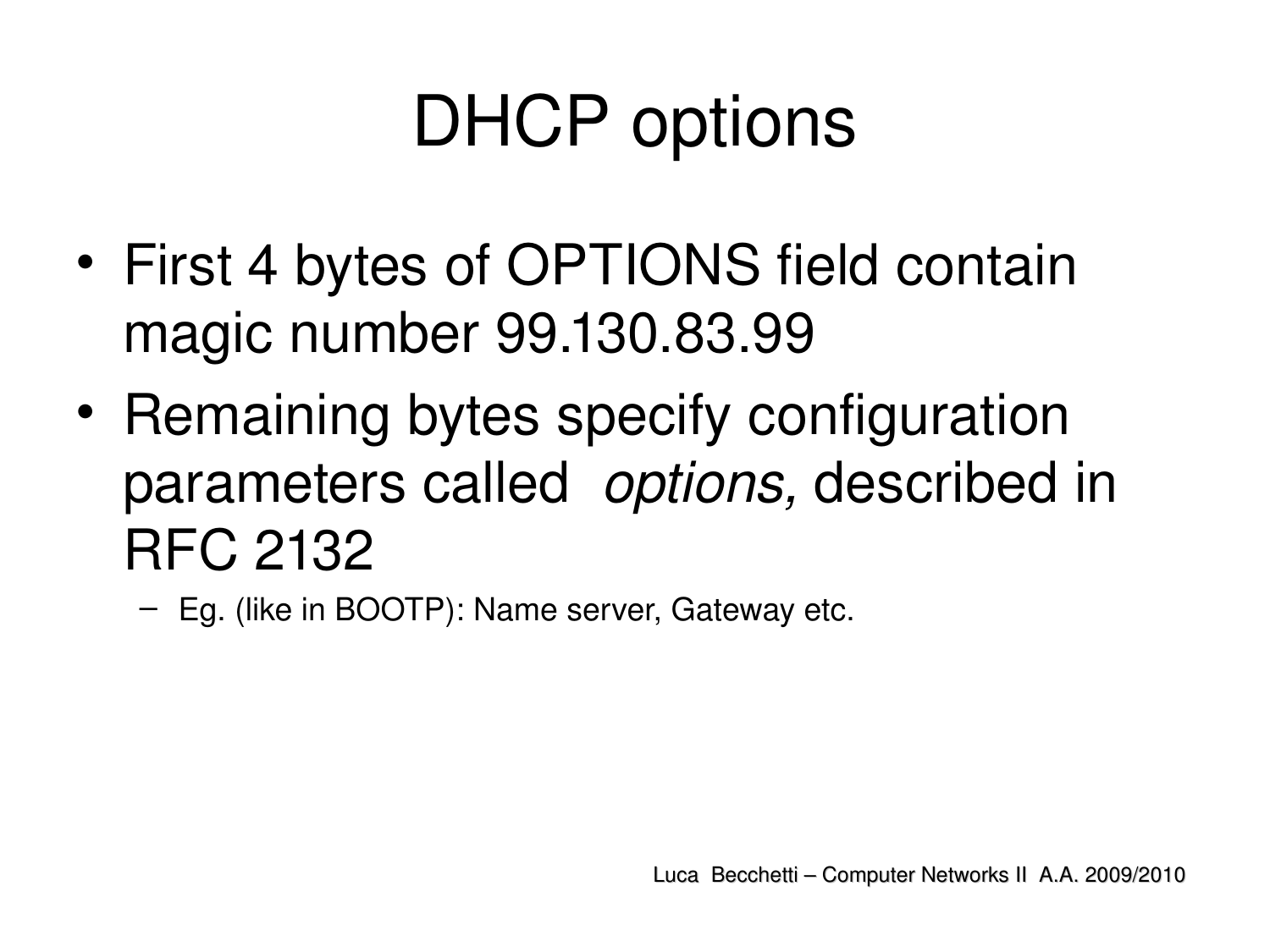## DHCP and domain names

- DHCP does not interact with domain name system to associate symbolic names to clients
- Possibilities:
	- Host has no symbolic name
	- Automatically assigned symbolic name no changes in DNS. New name assigned when new IP received
	- Host receives a permanent symbolic name requires change in binding between symbolic and IP address at DNS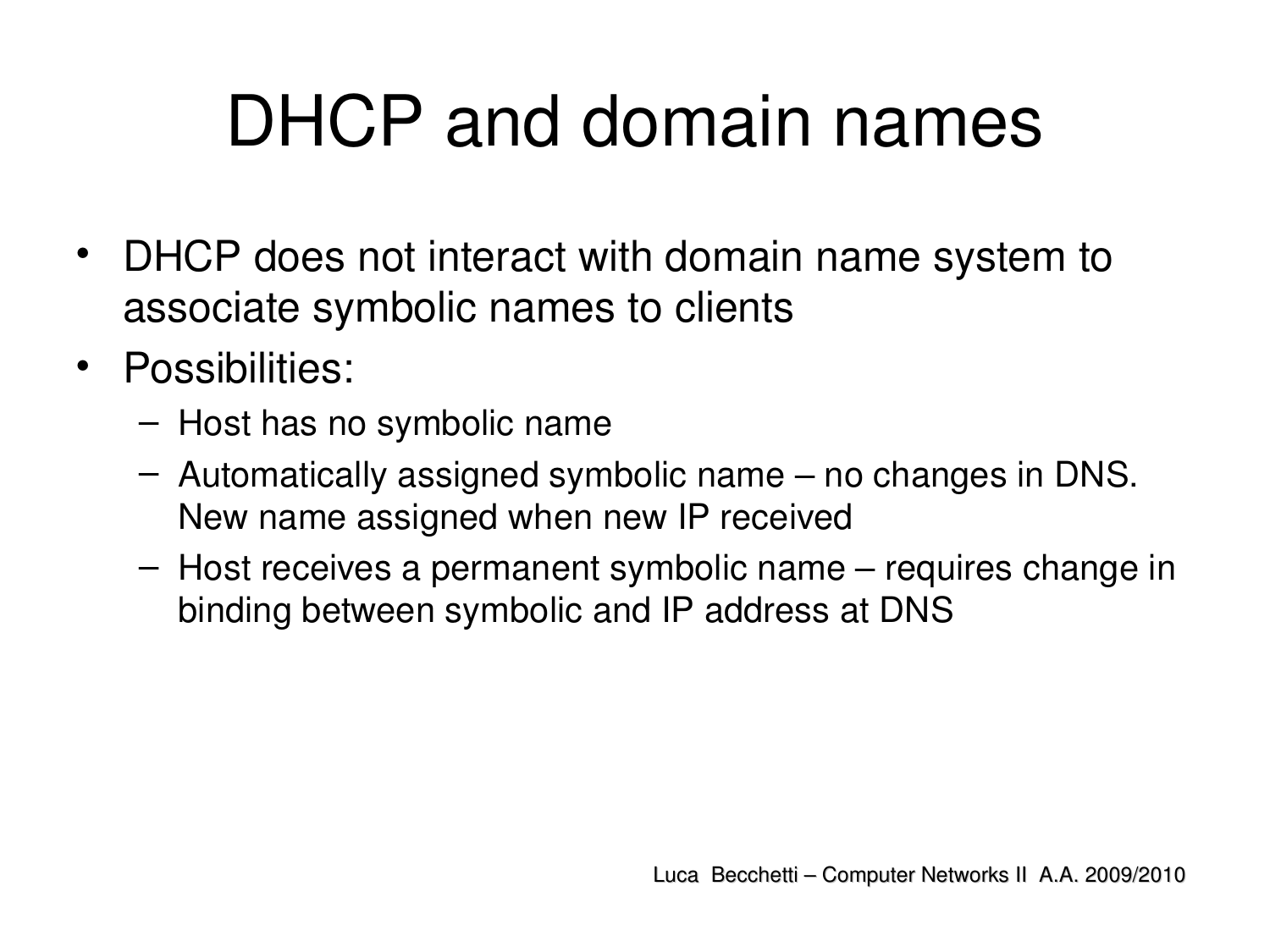#### BOOTP forwarding

- DHCP server may not directly assign IP addresses to clients in the local network
- In this case, BOOTP-like mechanism used I
- Example: home user connected via ADSL
	- Modem-router ADSL has IP address dynamically assigned by provider. Has also DHCP server functiopnalities
	- WLAN access point connected to ADSL modem router
		- Operates as **relay agent**
			- Forwards DHCP requests coming from wireless clients
			- Forwards replies to clients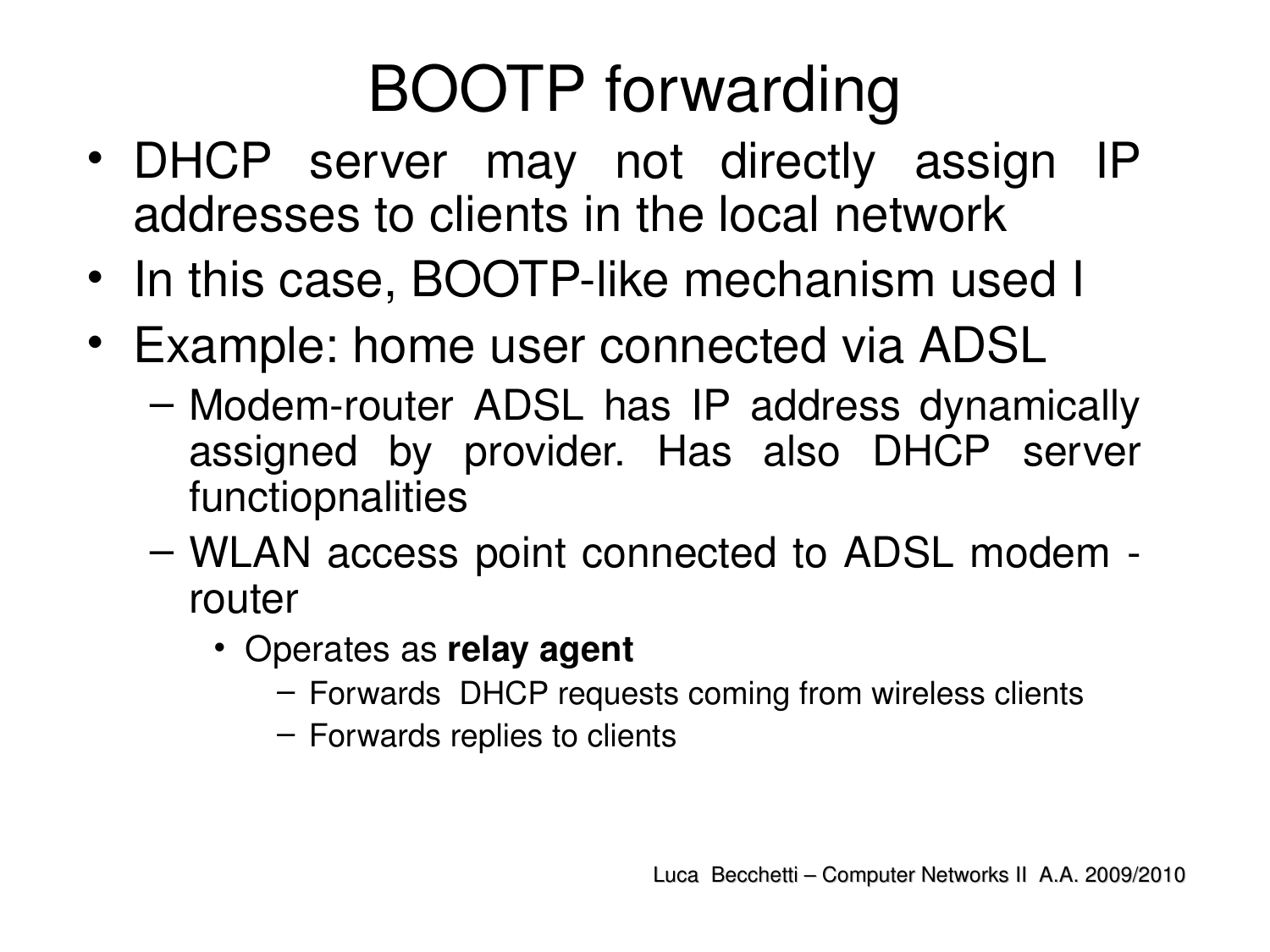#### BOOTP forwarding / further example



- Client connected to ISP
- ADSLRouter operates as DHCP relay agent
- Client IP address assigned by DHCP server in ISP'a network
- Typically a private address